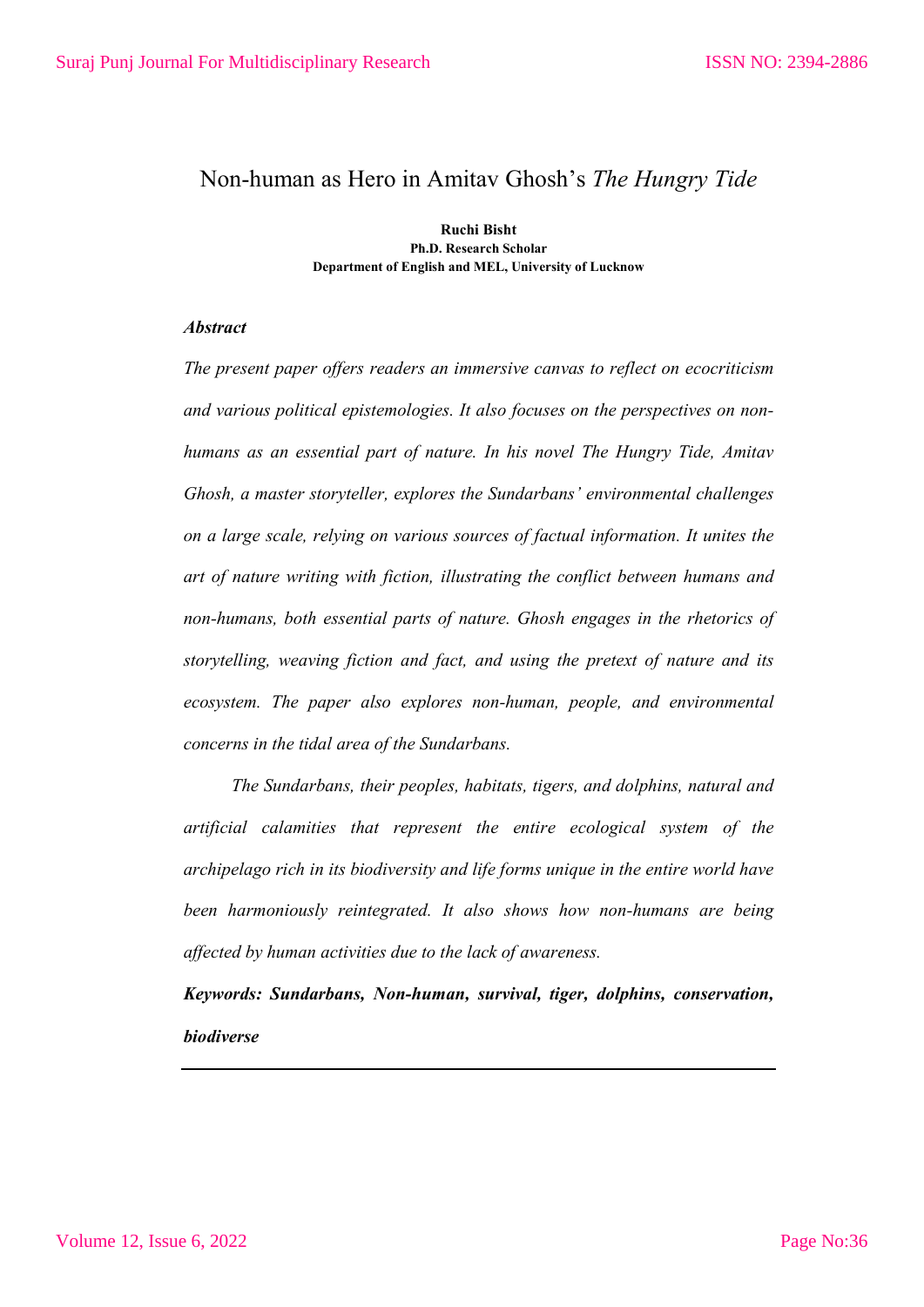The paper describes environmental situations in which non-human forces abruptly intruded, screaming for attention. The first instance is documented in Ghosh's first-hand report of a tornado that erupted out of nowhere and hit the country's northern section. The second episode is based on a Sundarbans-themed folk epic. These are moments of realization for Ghosh when one understands "the intense closeness of alien presences" that may have their agendas that we are unaware of. This instantaneous revelation of a non-human presence, according to Ghosh, is a sense of the eerie that comes with climate change.

The fact that climate change is intrinsically unsettling implied a period before climate change when the relationship between humans and non-humans was ostensibly peaceful, a time that has since been broken and unsettled by the environment's increasingly strange behavior.

When what is intended to be personal, familiar, or companionable suddenly turns against us, becoming odd and rebellious, or when what is supposed to be hidden—the will and awareness that lay in the non-human worlds—comes to light, the condition of homeliness might become unhomely. The source of comfort and homeliness for humans in the human-nonhuman relationship is primarily the environment's safe inertness. It is odd when the environment suddenly comes alive, acquiring its energy and will, forcing the human to realize this other creature. Importantly, Ghosh reminds us that the eerie that comes from the sensation that the environment has its own will is the product of human activity: "despite their profoundly non-human character, today's bizarre weather occurrences are yet powered by accumulated human actions."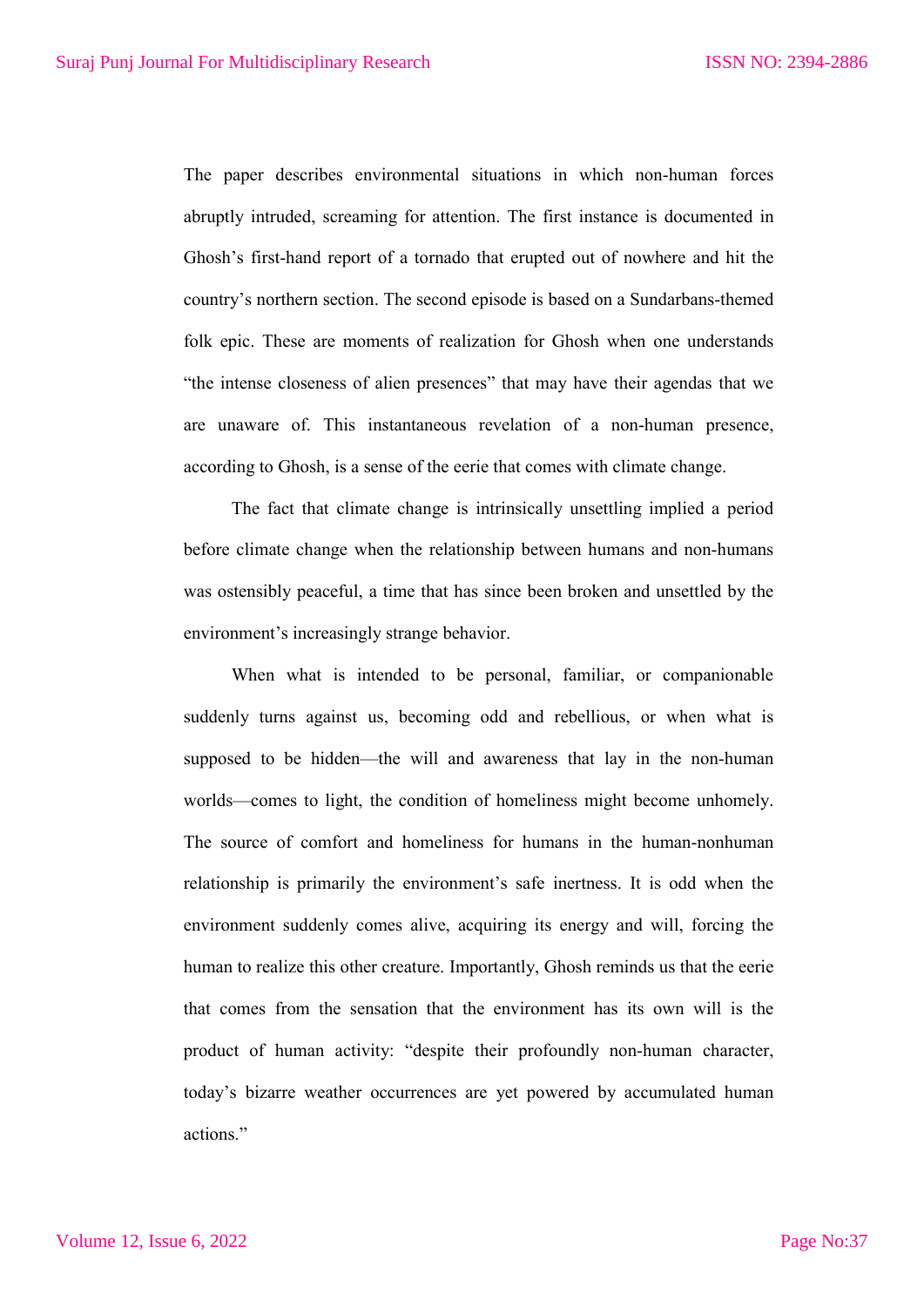Literature is described as a medium that helps to reflect life in all of its dimensions, and in recent years, it has focused on depicting the interaction between the human world and its physical environment and the ever-changing face of human connectedness with the natural world.

Forlongman's approach to nature was founded on the master/slave idea. For ages, the man had been the master of all he looked at, believing in the existence of nature only for his benefit.

The resulting dialogic performances between all of the characters—human and non-human—have a tangible impact on one another throughout two parallel histories: the first, a character-narrated history of the refugee massacre at Morichjhapi from a previous generation, and the second, an aftermath history of the next generation returning to the Sundarbans.

As a result, he made an effort to profit from it. Now is the moment when excessive use of the environment has resulted in the depletion, destruction, and annihilation of the Earth's surface into an unrecognizable condition, resulting in climate change phenomena. Nature has begun to retaliate against us in the most devastating way possible. Humanity must reconsider, review, and remodel its connection with its surroundings by accepting that we are a part of the environment and in no way superior to it and that we must simultaneously provide every other life the right to exist.

Ecocriticismbeginswiththebeliefthattheartsofimaginationandtheirstudy, through their grasp of the power of word, story, and image to reinforce, enliven, and direct environmental concern, can significantly contribute to the understanding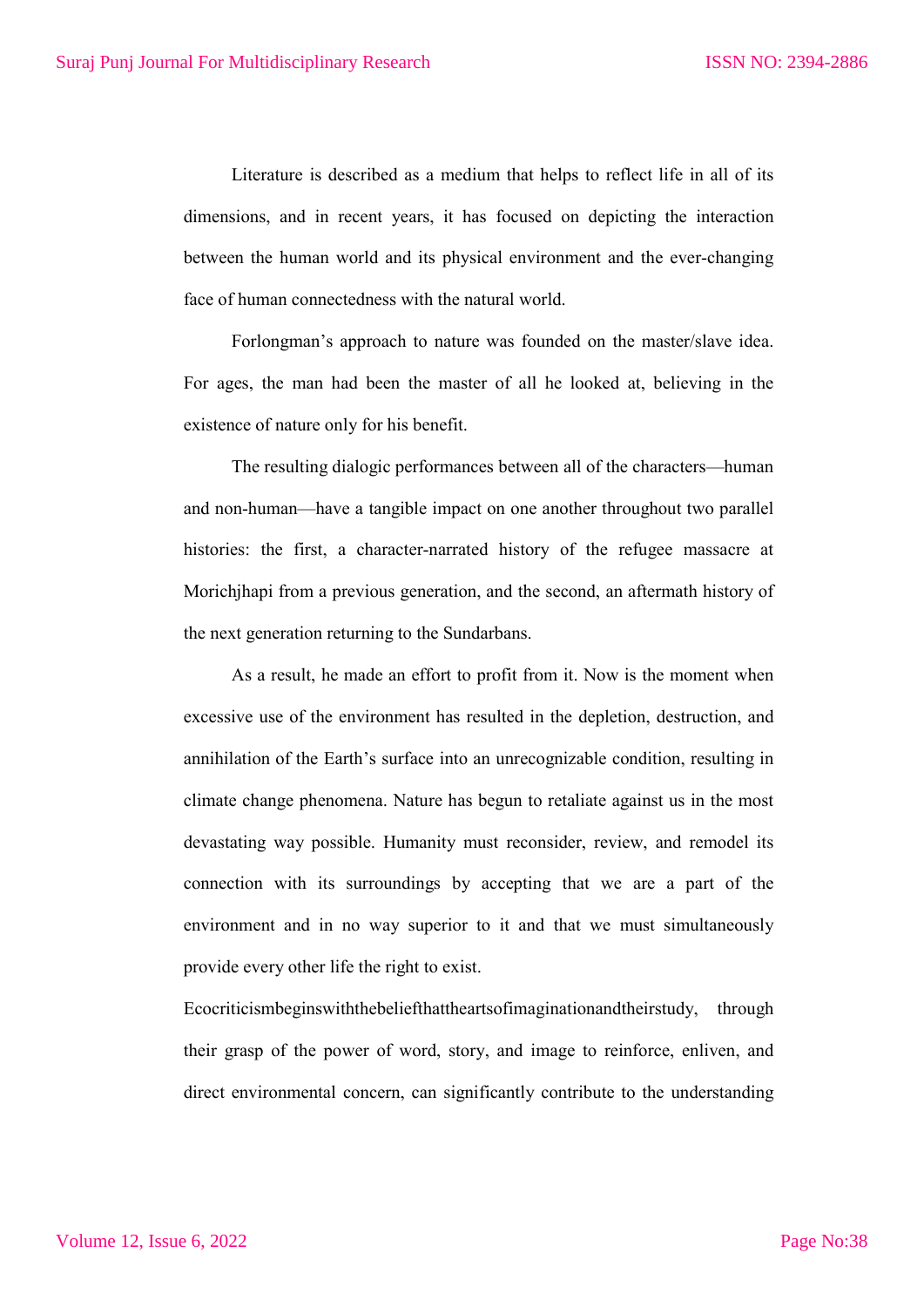of environmental problems: the various forms of environmental degradation that afflict planet Earth today.

The select novel is primarily a study of the Sundarbans, a unique and vast archipelago home to thousands of species, both human and non-human, as a World Heritage Site and Biosphere Reserve. Based on Ghosh's responses to the Sahara India Pariwar's plan to create a large tourist project in the region in his article "Folly in the Sundarbans," he wrote the fictitious piece he makes a case for the world's richest mangrove forests of the delta. The Sundarbans, which serve as the novel's background, are continually flowing in constructing and remaking their territories, signifying the ever-shifting nature of life in the delta.

Its story is as comprehensive as the river's ebbing and flowing waves. The lives of three of the film's main protagonists, caught in the whirlpool of existence, reveal the unfathomable depths of the human spirit, which never gets bogged down in the survival of the fittest battle between nature and man. Ghosh depicts the Sundarbans in nature writing, which is typically described as writing about the natural environment and that often depends significantly on scientific knowledge and facts about the natural world.

The battle between human and non-human life forms, which, as Adams and Mulligan point out, is a component of colonialism that we are less used to recognizing, complicates the claims of various political and social groupings over the landscape in the book. The continual danger of man-eating tigers is a significant concern that people living in the Sunderbans and the protagonists in the novel, *The Hungry Tide*, cannot be ignored or avoided. The Sunderbans contain a thriving tiger population, but these tigers are also known to prefer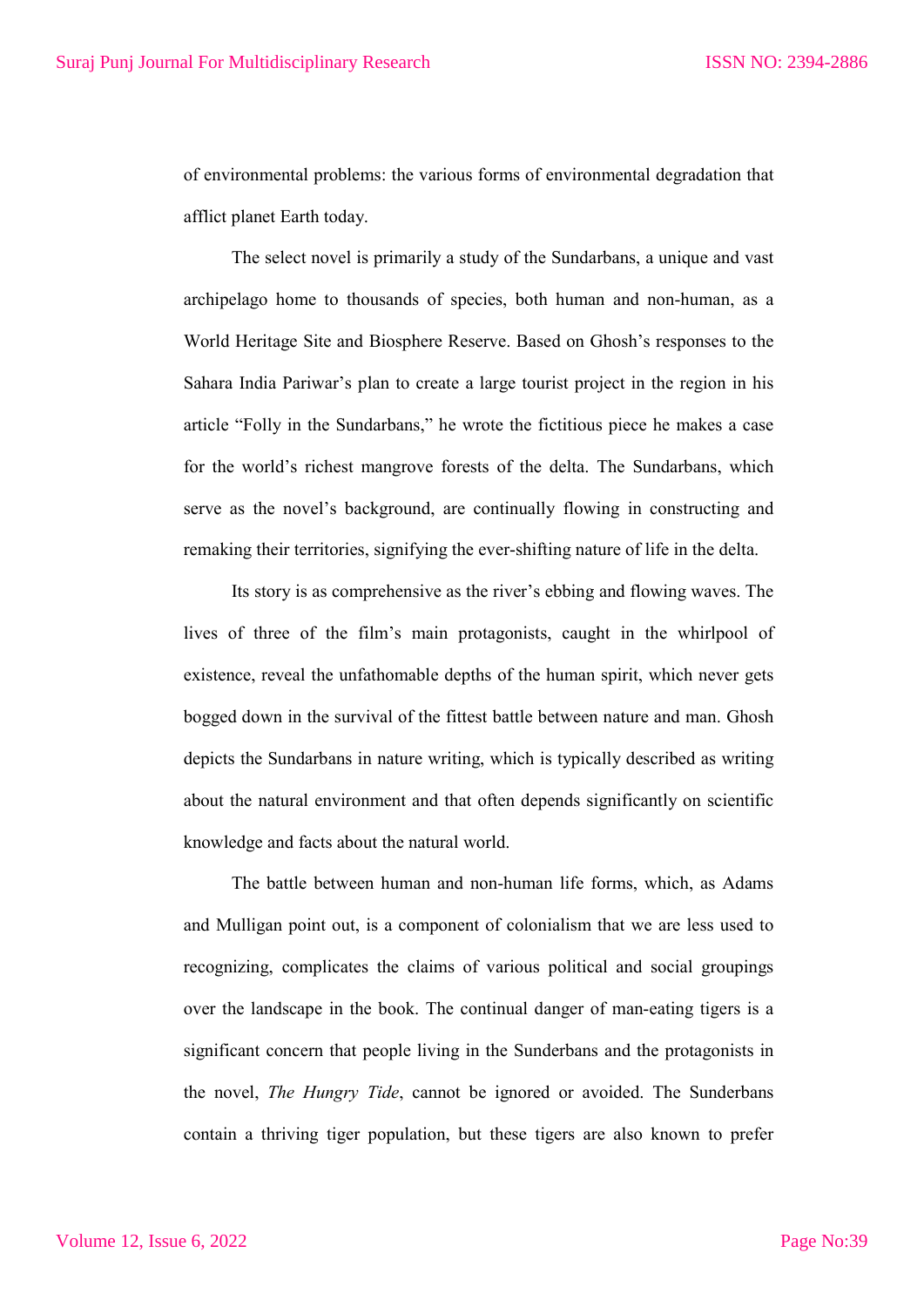human flesh, unlike other reserves where tigers only attack humans under uncommon situations. While the scientific community cannot agree on the causes for this, residents of the Sunderbans see the tiger as a continual menace. Piya and Kanai, guests from far-flung cosmopolitan hubs, are baffled by this reality. Piya, in particular, is prone to romanticizing the locals' relationship with their surroundings. Piya thinks to herself as she watches some fisher and dolphins work together to pick up a school of fish that it is the most beautiful example of symbiosis between humans and a population of wild creatures she has ever seen.

Her respect for Fokir stems from his knowledge of the outdoors and his ability to monitor and track the dolphins she is keen to find. PiyarealisesFokir's connection with his surroundings transcends her naive idealization of man at one with nature as the novel continues and their trek leads them further into the tidal country. It is particularly true when the genuine danger of predators (tigers) must be considered.

Nilima warns Kanai about this and gives him data proving that every other day in the Sundarbans, at the very least, a person is murdered by a tiger on both sides of the border. In reality, the tiger often appears throughout The Hungry Tide, whether as a pug mark, a distant roar, a stir in the woods, a dream, a remembrance, or a first-hand encounter.

There are no borders to divide fresh water from salt, the river from the sea. Every day, thousands of acres of forest go submerged, only to reappear hours later, hundreds of kilometers inland. When the tides produce new land,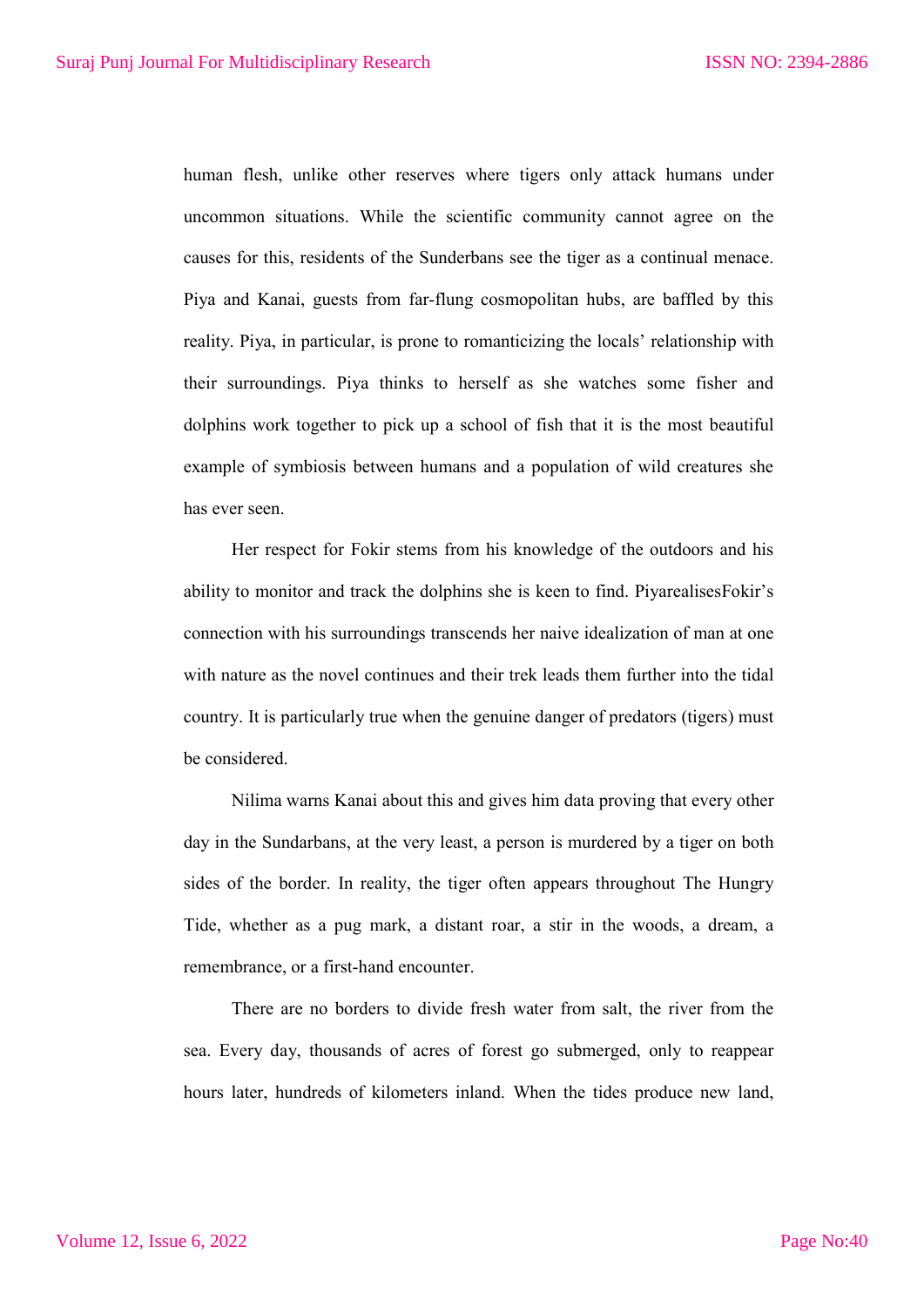mangroves begin to grow overnight, and if the circumstances are ideal, they may spread to cover a new island in a few years.

The Visibility was limited, and the air was fetid and quiet. Every year, scores of people are murdered by tigers, snakes, and crocodiles in the thicket of that deep forest. These islands number in the hundreds; some are enormous, while others are bigger than sandbars; some have existed since recorded history, while others were just created a year or two ago.

The rivers' courses are scattered over the ground like a fine-mesh net, resulting in an environment where the lines between land and water are constantly shifting and unexpected. When these channels confluence, the water stretches to the far edges of the landscape, and the forest dwindles into a distant rumor of land echoing back from the horizon.

The text uncovers several issues related to life and existence on this delta with its diverse ecosystem, in which both man, animal, and other beings strive for their eco-space, thereby trying to find their means of survival, by giving a graphic description of the unfriendly and shifting nature of the Sundarbans.

This mammalians species is considered critically endangered, and Piya thinks that deciphering the Orcaella's motions as it adapts to tidal ecology may give clues to the species' protection. She will also see how these dolphins work with people in their cast-net fishing. In this way, the Irrawaddy dolphins help enhance the quantity of seafood taken by fishers, indicating their economic worth to the human race.

The net forces much fish to the river's bottom, allowing the dolphins to feed while the fisherman gathers their harvest. For even explains to Piya and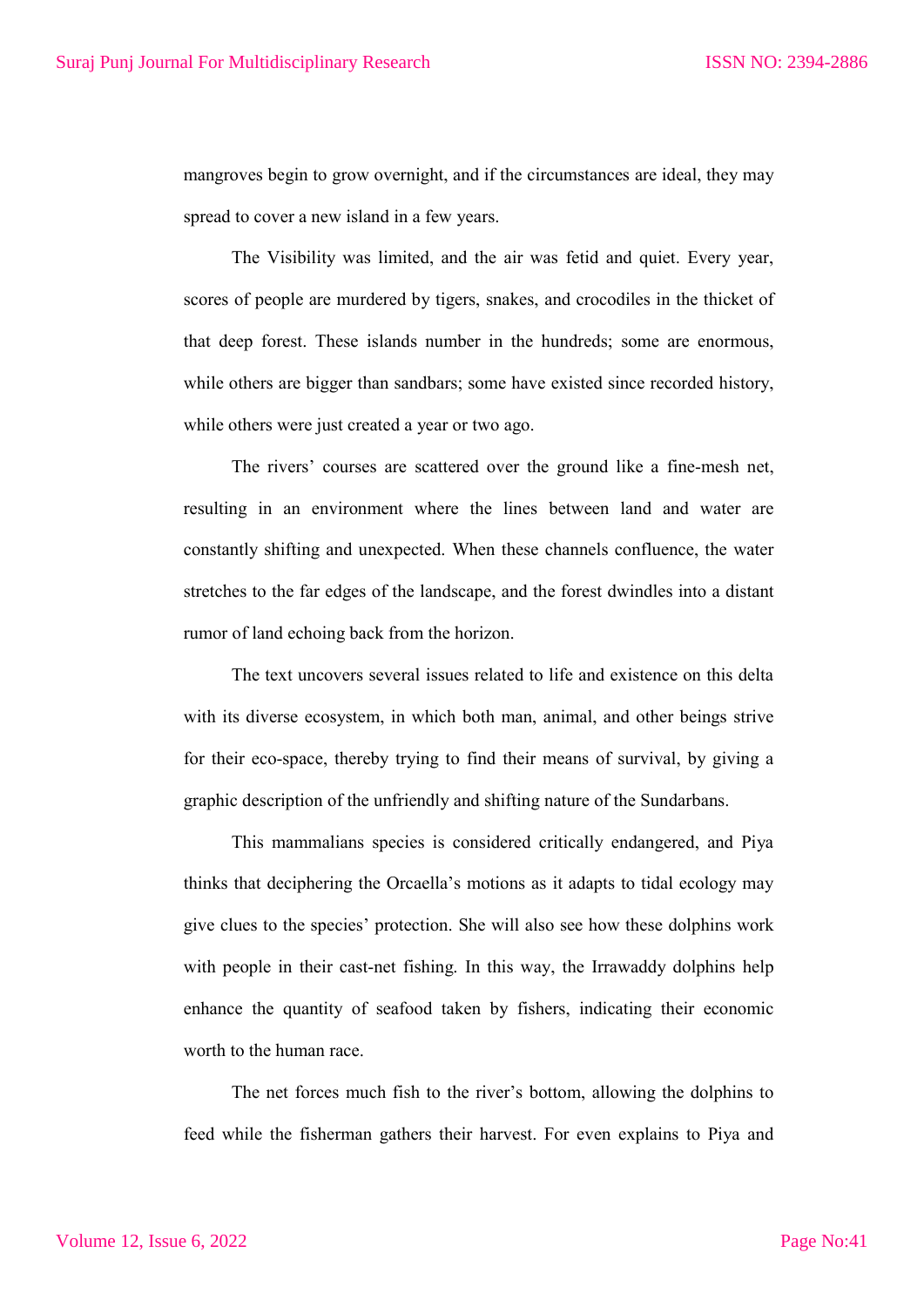Kanai how he knows all there is to know about dolphins and where they travel. His mother Kusum had told him tales about the dolphins in Garjontola when he was a tiny child, about how they were Bon Bibi's messengers who gave news of the rivers and floods. They were on the verge of becoming his pals. Because of their nature of being particularly sensitive to air pressure, the Gangetic dolphins that Piya sees, later on, assist her to recognize a storm forming with their unusual behavior. She can sense the impending storm without even thinking about it.

Environmentalists believe that competition and cooperation exist but must be carefully balanced between man and animal. Each has a vital function to play in the bio networks more fantastic picture. Apart from lesser species like horseshoe crabs, Piya encounters estuary crocodiles.

In this delta region, river and sea waters did not mix; instead, they interpenetrated each other, generating hundreds of diverse biological niches, with streams of fresh water flowing over the bottoms of certain canals, causing salinity and turbidity fluctuations.

These environments were like balloons hanging in the water, with their flow patterns. Each balloon featured a floating biodome with indigenous vegetation and wildlife. It contains a diverse range of aquatic and terrestrial flora and fauna, and its productive environment serves as a natural fish nursery. However, due to human involvement in globalization, economic growth, and eco-tourism, this rich ecosystem is at risk of being exploited.

The Sahara India Pariwar, which had to shelve a multimillion-dollar project proposal to build an eco-village, floating restaurants, wildlife tourism, and several waterways in the region due to strong objections raised by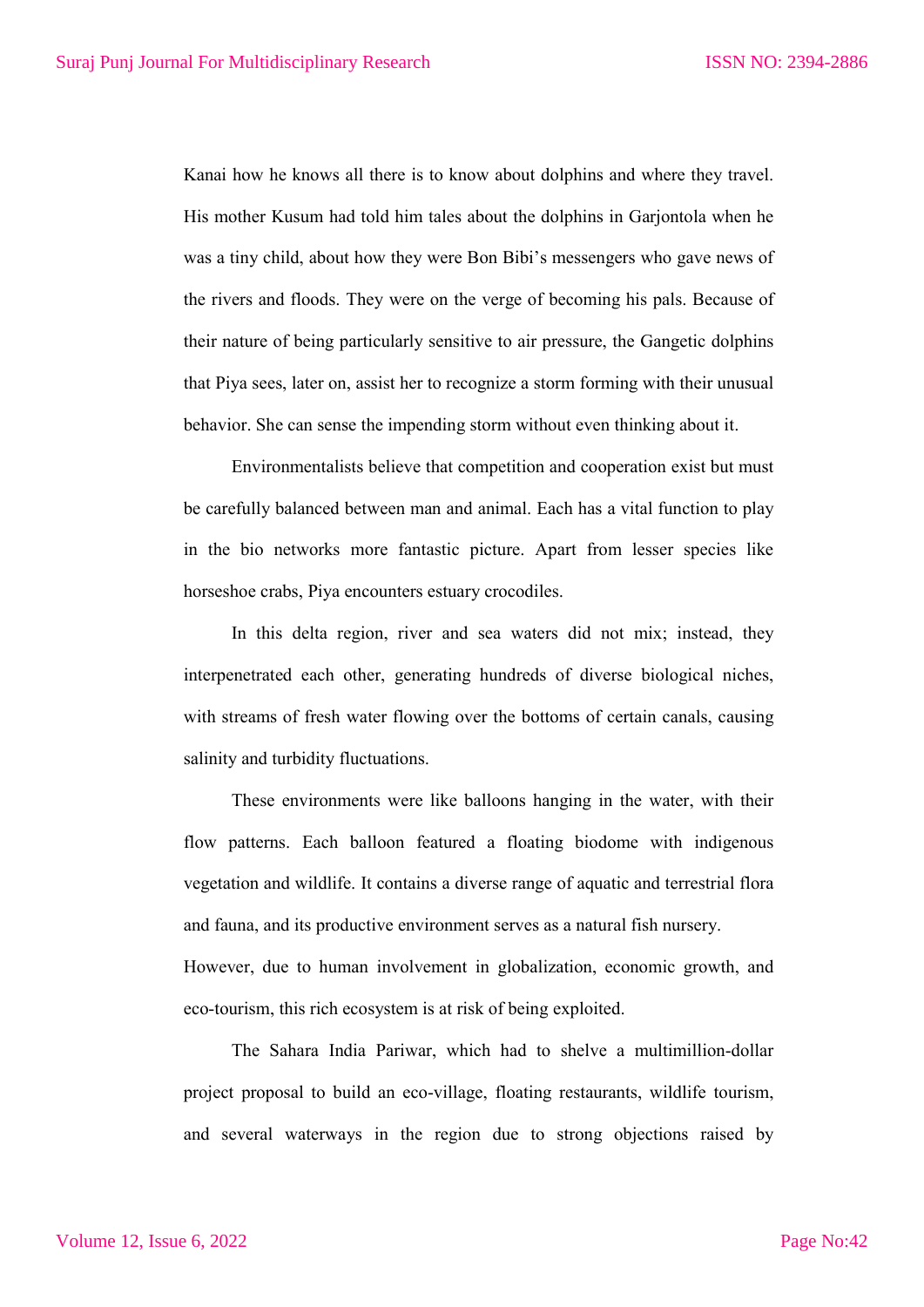environmentalists, and Ghosh's book *The Hungry Tide*, which served to enlighten even those who were not involved in environmental studies, and the media all worked together to save the region from the clutches of the mammoth global tiger.

According to the West Bengal Tourism website, the royal Bengal tiger has been designated an endangered species in the Sundarbans and is protected under Project Tiger. The Sundarbans is the world's only mangrove forest home to the tiger, with the world's most significant tiger population in this tiger reserve. As shown by several studies, the protection of this magnificent species has been a privileged one over the unfortunate folks of the world.

At the same time, the inhabitants of the islands are becoming marginalized. With the rise in tiger population, the issue of how much area has been set aside for the migration of the species' increasing numbers arises.

When Piya tries to rescue the animal after it has already murdered two people and numerous cattle in the hamlet, she is surprised to see that both Fokir and Kanai have joined the crowd in lighting fire. Piya, sensitive to animal rights, does not comprehend the problematic situation in which humans fought for survival against this animal. Ironically, the following day is a day of arrests, fines, and beatings by the khaki-clad forest guards. When there is no distinct border between human settlement and Tigerland, there will be instances of loss of life on both sides due to man-animal conflict. Because the Sundarbans tiger is a documented man-eater, the man-animal conflict must be taken seriously.

Establishing a tiger reserve and its ongoing upkeep in this unique mangrove swamp necessitated coping with many unknowns. It was critical to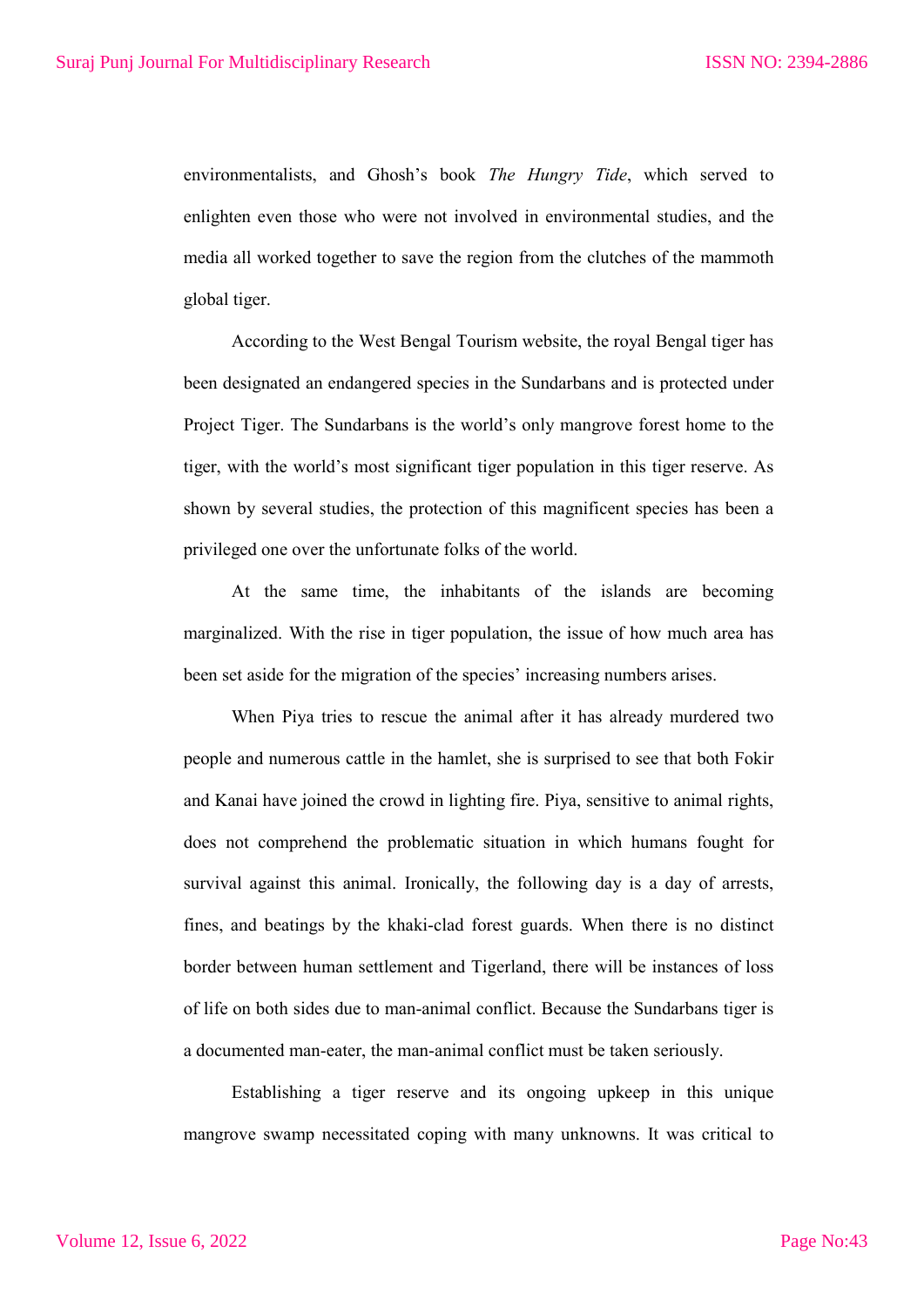discover solutions to several concerns, like how many square kilometers should be allocated to each tiger, what sort of flora would be desirable, and how to preserve the availability of the tigers' natural diet without harming the biodiversity of this unique zone. The Sundarbans Project Tiger was intended to manage the unknown, but it has instead created new, unforeseen unknowns.

The study analyses the problem and argues that strong conservation research and mitigation measures that enable humans to coexist with carnivores at the landscape level and the displacement of people from tiger areas with attractive compensation are the answers to this human-tiger conflict.

Providing a more significant prey base inside its habitation will guarantee the tiger does not seek for livestock, making packages a preferable option to crisis management measures. Both will profit from the creation of a more extensive, undisturbed habitat.

Over 200 meters of coastal vegetation is lost every year due to global warming, storms, tidal surges, and human activity. The Sunderbans is a critical tiger habitat since it is one of just a few surviving forests large enough to host hundreds of tigers. The loss of the Sunderbans would bring these exquisite creatures one step closer to extinction.

Since the 1920s, people have been streaming in from India and Bangladesh to live in the tidal nation. Following the 1942 famine, the whole area was ravaged, and hunger and disaster became a way of life. After decades of settlement, they learned that the land had not been wholly leached. Edo, it is salt. The soil bore inferior crop sand and could not be cultivated throughout the year. Hunger prompted them to go hunting and fishing, which frequently resulted in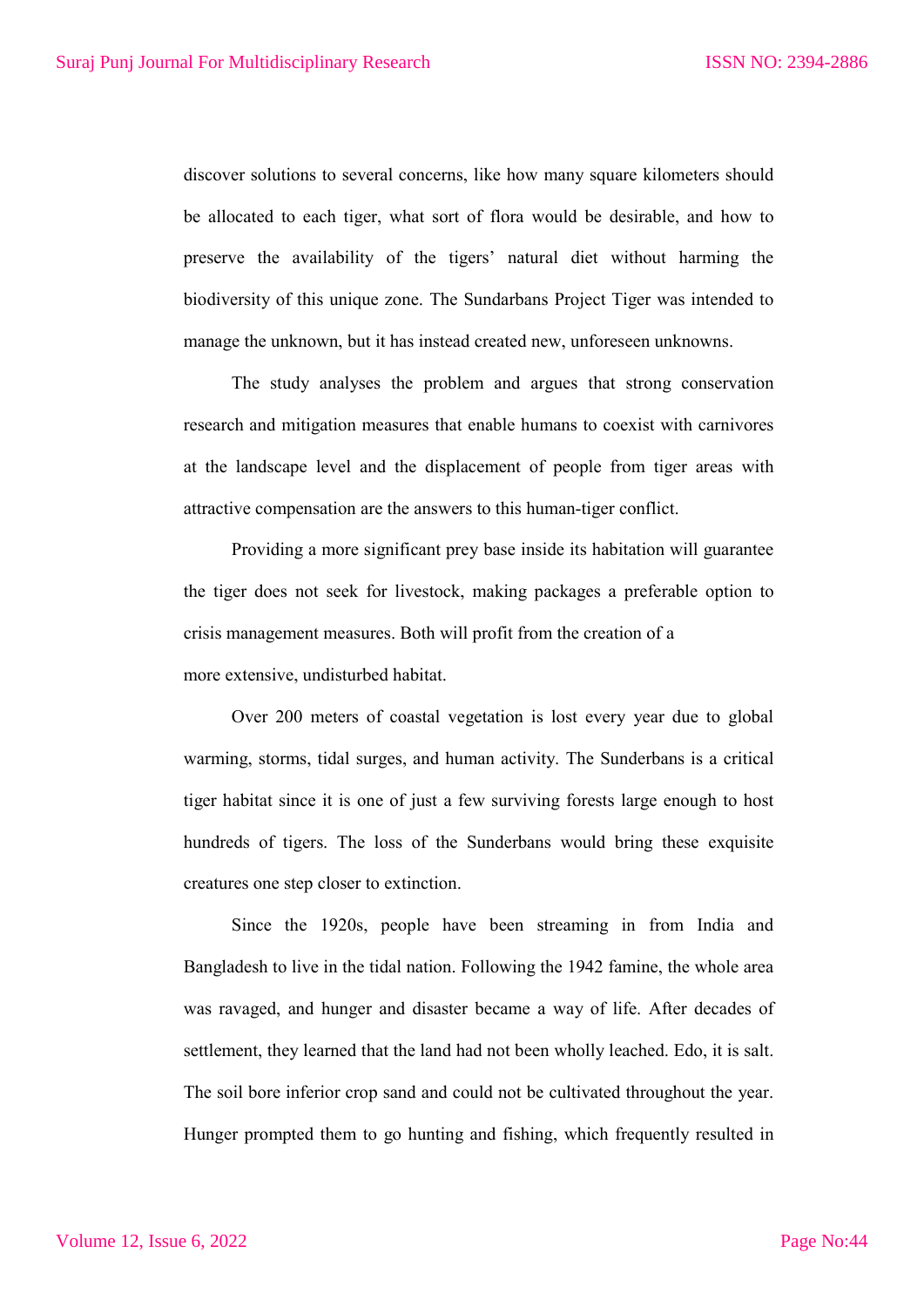disaster. Thousands of people risked their lives to obtain limited amounts of honey, wax, firewood, and the sour kewra fruit. There did not seem to be a day without someone being murdered by a tiger, a snake, or a crocodile.

Ghosh presents a case for the indigenous peoples, who were seen as a direct danger to the lands, woods, and reserve areas, and was evicted from their homes to make room for the tigers. These people had to battle not just the unpredictable and dangerous natural environment, like storms, tigers, and crocodiles, but also other strong humans. Despite authorities' claims that the peoples of these mangroves were complicit in their destruction, indigenous peoples have their belief systems that could be used to generate knowledge about these areas. Bonbibi's tale in the literature shows the necessity to appreciate the environment despite its inconsistency and intimidation.

The narrative also serves an ethical and educational function by emphasizing people's restricted behavior in interpersonal and environmental relationships. It aims to control their behaviors and attitudes by instilling ecological and social values in their daily interactions with nature and other people, ensuring their survival in the face of the unknown. After all, people are environmental organs that need their area.

Various governmental and private organizations have made ongoing efforts to conserve the Sundarbans in conservation and habitat restoration to rebuild the region's complete ecology. However, the fact on the ground in these very vulnerable mangrove forests is that climate change and global warming have begun to impact the archipelago. Recent studies have shown how the Sundarbans' huge landmass is disappearing, its mangrove forests are decreasing,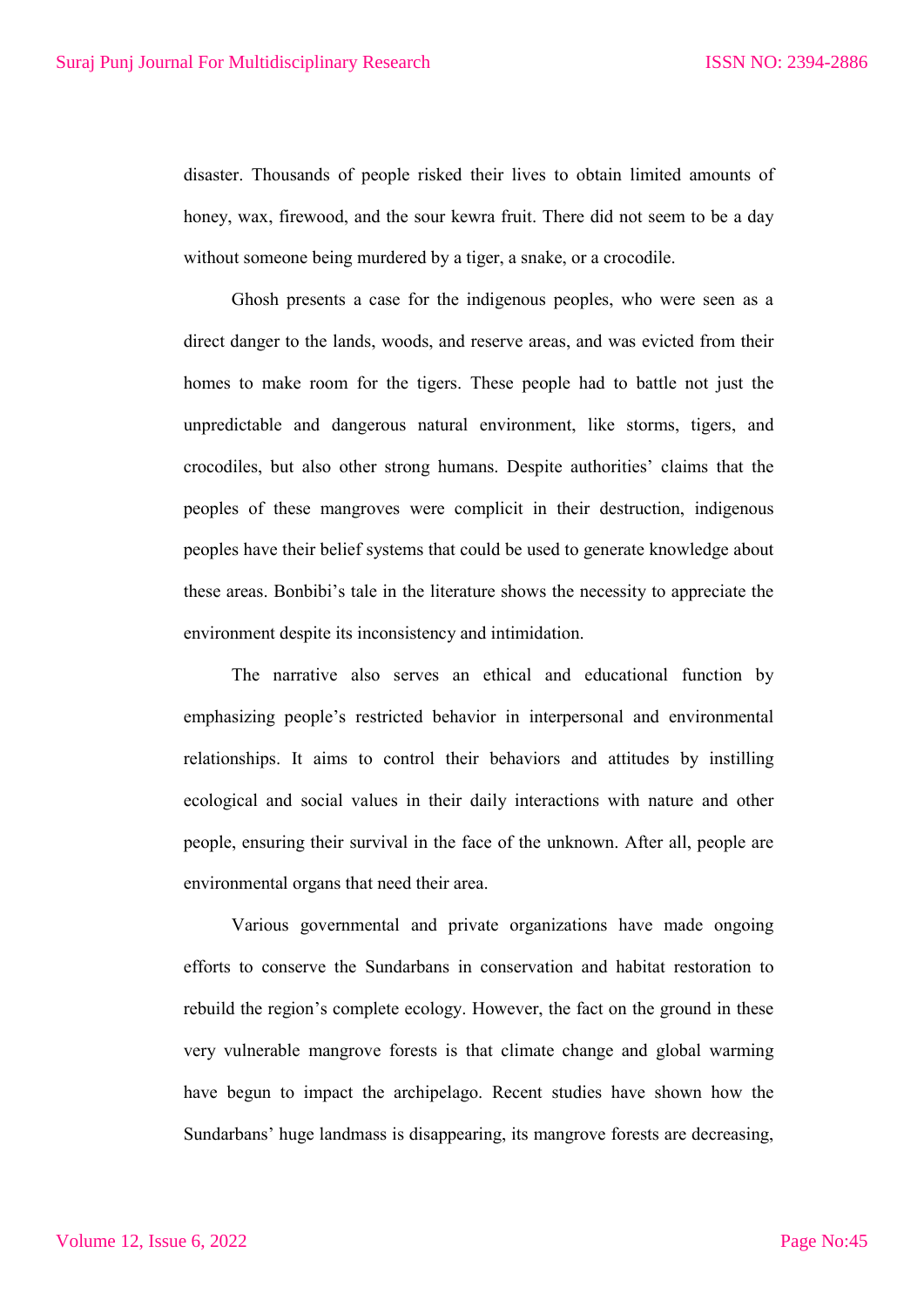and rising sea levels are forcing the submergence of cultivable regions, occasionally a whole island. People in the Sundarbans are often evacuated when cyclonic storms wipe away their houses and fields.

Human influence has been so significant that vegetation has been removed to make way for human habitation, and the area is now prone to regular fluctuations in weather. The rise in salinity of water due to fishing has resulted in the extinction of species and a decrease in fish catch. Erosion of the coastlands has also contributed to climate catastrophes in the Sundarbans, making them more susceptible. Following a cyclone, the loss of life, both human and animal, cannot be precisely estimated in such locations. Maintaining endangered species in the environment should not come at the expense of the livelihoods of economically disadvantaged locals.

The Sundarbans is only one example. Some different ecosystems on the Earth are in jeopardy. Every person has a moral obligation and accountability to protect our ecosystem, which is progressively becoming an endangered habitat for all of its inhabitants, human and non-human, whom each need their place to exist. Animals are more eco-sensitive than humans. Global warming is to blame for the rapid depletion of space, resulting in smaller animal and human space, resulting in conflict.

The pressing need is to create a future that strikes a balance between man and his surroundings, to live in peace with his surroundings. If the here and now are placed in its proper context, the future will undoubtedly take care of itself. The educational institutions of higher learning are the best location to start making changes. The youth's potential must be realized since they, more than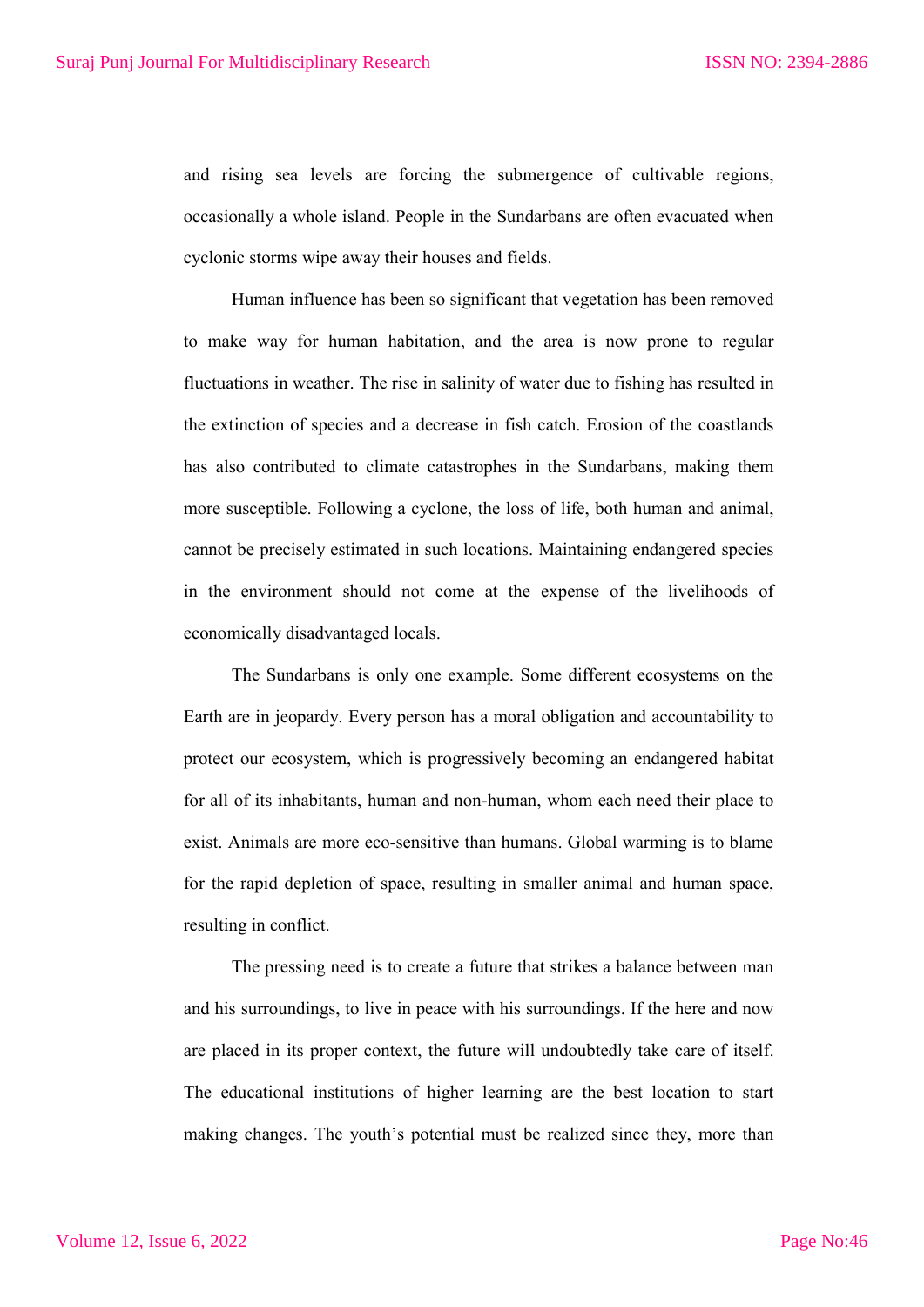anybody else, take the environment for granted. Environmental ideals and the sense of human duty to rescue the world must be instilled in their brains.

Environmental Studies as a topic has been introduced at the university level of education, but not with the anticipated severity.OflateEnvironmental Studies as a subject has been introduced at the tertiary level of education, though not with the expected seriousness. The curriculum should go beyond just teaching ideas to provide students with personal experience with the difficulties and challenges that the environment faces—involving students directly in the field, making them proactive not only by imparting theoretical information on school but also by assisting them in their practice off-campus. Students who want to be environmental managers must first learn about their environment, be taught to respect nature, local people, their culture, animals, and other wild creatures, and then teach and sensitize others about the environment.

Because it trains most individuals who build and run society's institutions and instructors, higher education must lead this transition in attitude. It will need long- and short-term educational transformation and extraordinary leadership and dedication from colleges, universities, and professional schools.

In sum, our environment, our planet Earth, is in our hands, and we need to renegotiate and realign our connection with it. In Ghosh's novel, Piya and Kanai intentionally choose to relocate to the Sundarbans to protect the region's people and nature. Ghosh's writing raises environmental awareness and sensitizes readers to the world's unique mangrove forests. Incorporating such literature into the curriculum would guarantee a fundamental grasp of locations, their environments, and ecosystems, sensitizing young minds and empowering them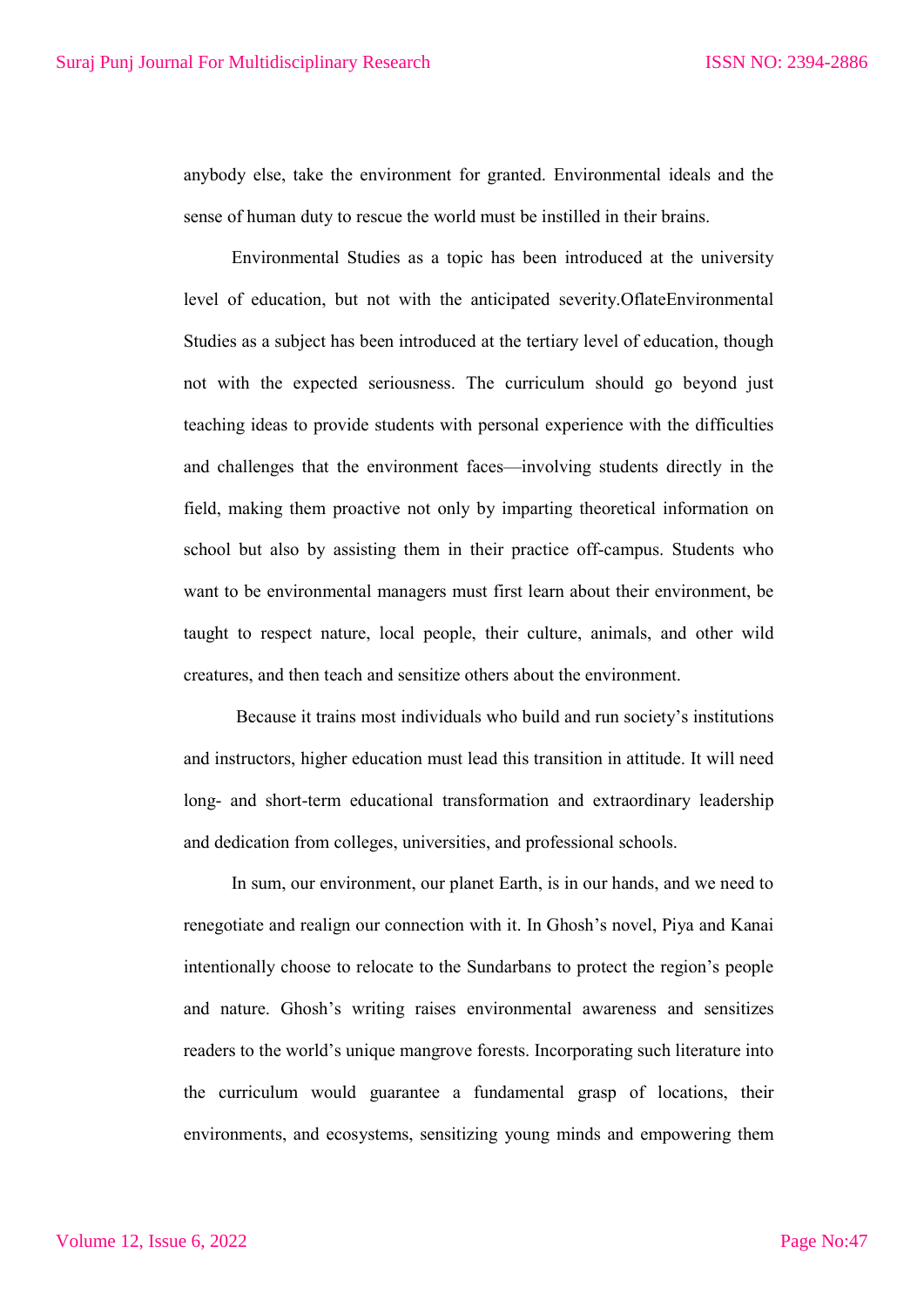to tilt their thoughts toward saving and maintaining planet Earth for future generations.

The resulting dialogic performances between all of the characters—human and non-human—have a tangible impact on one another throughout two parallel histories: the first, a character-narrated history of the refugee massacre at Morichjhapi from a previous generation, and the second, an aftermath history of the next generation returning to the Sundarbans. As a result, the uncanny's emotive effect drives us to acknowledge alien activity and the entrenched connection between the environment's whimsicality and the human world.

The paper investigates how colonial history influences the construction of the Sundarbans wetlands, depicts interactions between the Indian diaspora and local fisherman, and tells a tale of eco-cosmopolitan relationships between humans and non-humans.

Ghosh pays close attention to their emotive and sensory reactions to the environment, whether human or non-human, to properly portray their complicated relationships with the dominant regime and the geography and ecology in which they must scrape out a living.

These animals reflect the novel's non-anthropocentric voice against human equivalents, leading to our knowledge that nature is incomplete without human people. The writer intends to convey that non-humans exist in nature and have a right to their existence via the female heroine Piyali Roy's struggle against tiger slaughter.

Amitav Ghosh explores numerous parts of nature to establish a connection between human existence and the non-human as a hero. The *Hungry Tide*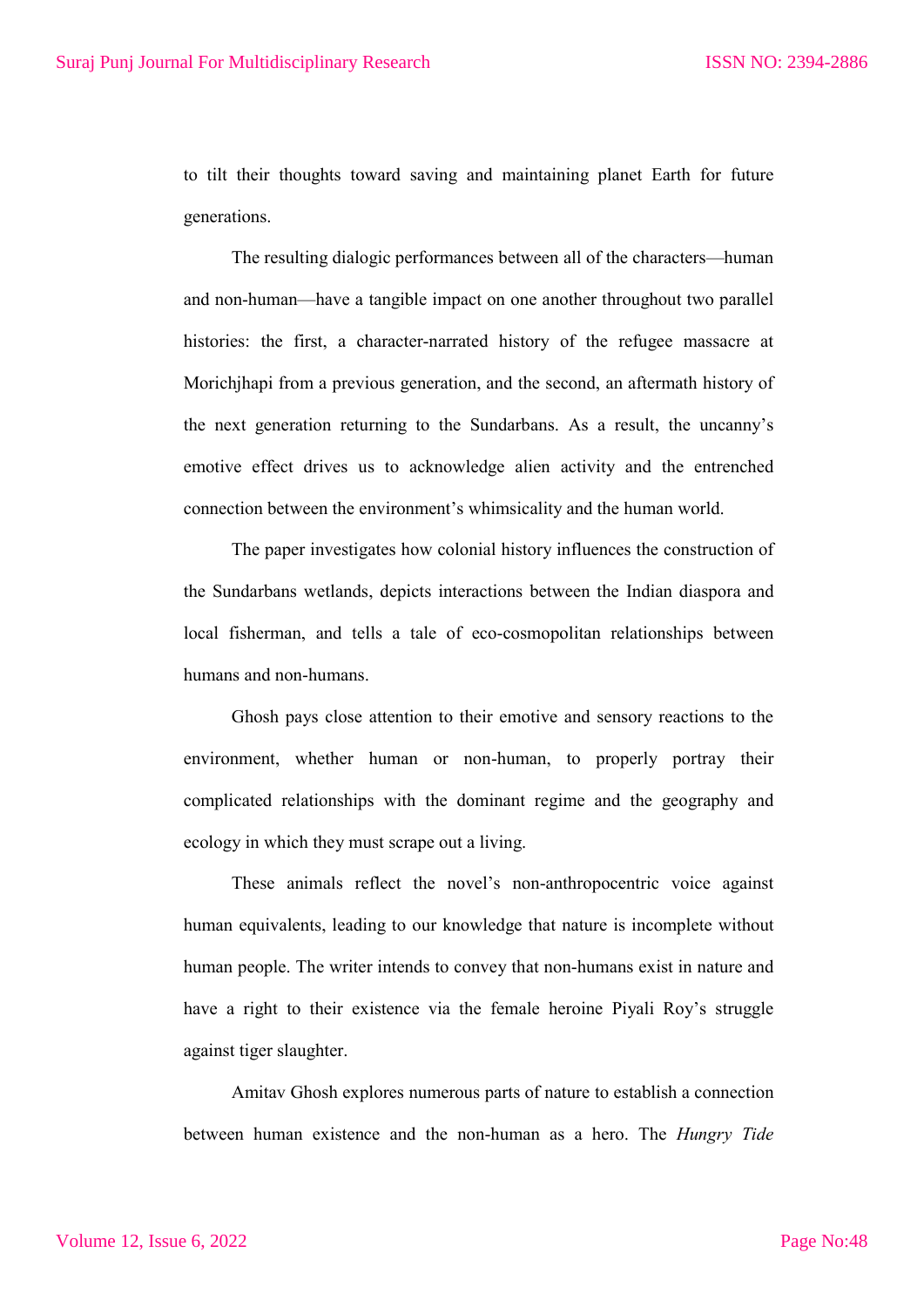connects non-human and humanity, believing that any human activity that disrupts natural components will ultimately result in the extinction of life. Everything about man's existence and growth is possible because of his relationship with a non-human. Man's relationship with nature will be perfectly harmonious as long as he recognizes that nature provides for all aspects of his life and wants. Every species contributes to the fullness of non-humans and has a right to survive on the planet, but man's anthropocentric mindset has resulted in tremendous dominance over nature, oblivious to the fact that the destruction of nature is nothing more than the ruin of people.

The paper raises awareness and educates readers about the world's unique ecosystems. He proposes a non-programmatic response to climate change. This fiction is part of a refined climate fiction that weaves history and the current planetary crisis together, validating myths as a shaping tool of an environmentally conscious unconscious and a comfort corner, particularly for indigenous communities in an existential crisis—a unique story set in an ecologically and geographically active and vulnerable archipelago, the Sundarbans tidal nation. Thus non-human plays an essential role in *The Hungry Tide.*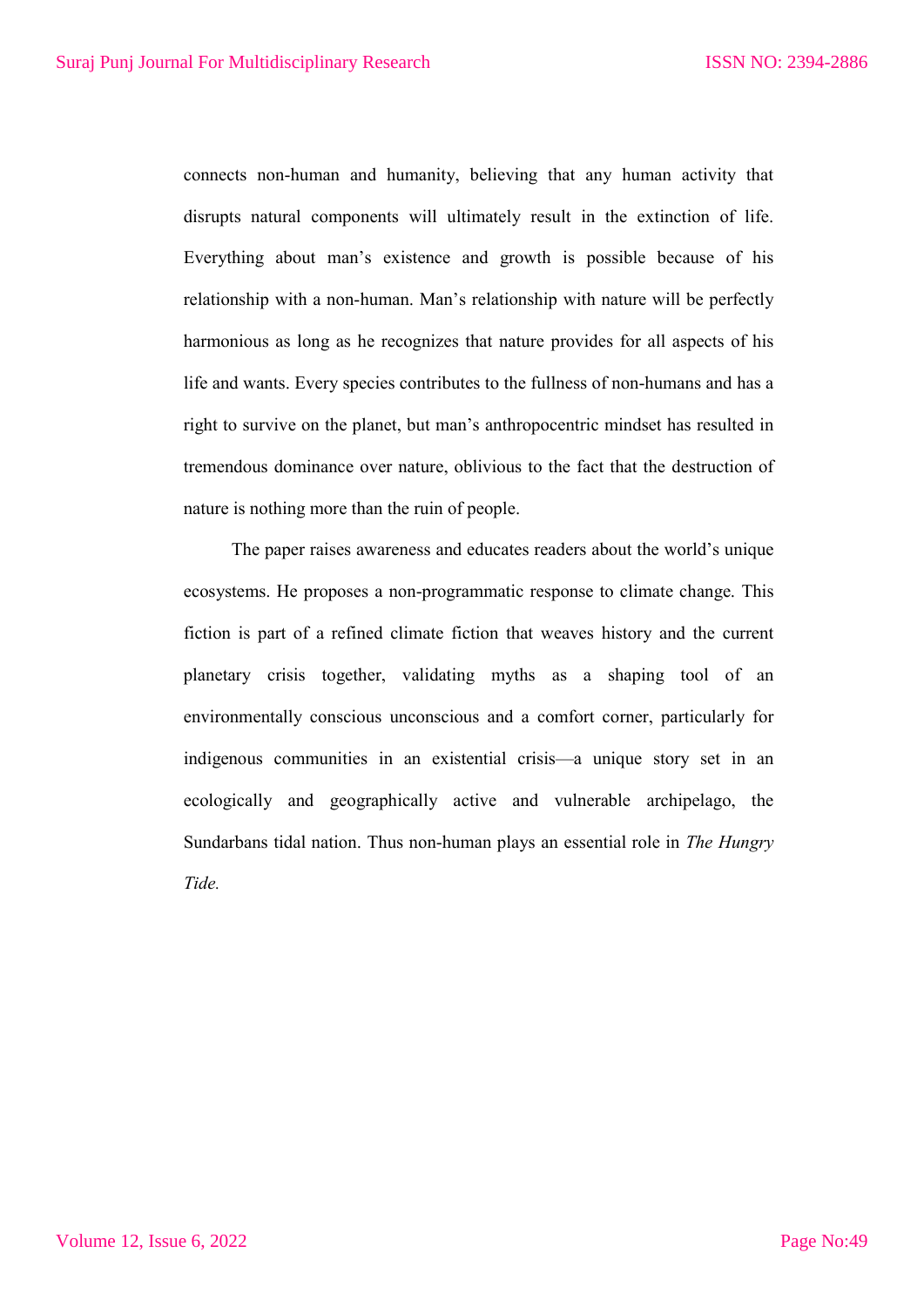## **Works Cited**

- Ahmed, Sara. Strange Encounters: Embodied Others in Post-Coloniality. Routledge, 2000.
- Anand, Divya. "Words on Water: Nature and Agency in Amitav Ghosh's The Hungry Tide." Concentric: Literary and Cultural Studies, vol. 34, no. 1, Mar. 2008, pp. 21-44.
- Brennan, Teresa. The Transmission of Affect. Cornell UP, 2004.
- Estok, Simon C. Ecocriticism and Shakespeare: Reading Ecophobia. Palgrave Macmillan, 2011.
- Freud, Sigmund. "The Uncanny." The Standard Edition of the Complete Psychological Works of Sigmund Freud (1912-1917), vol. 17, Vintage, 2001, pp. 217-52.
- Ghosh, Amitav. Interview by Hasan Ferdous and Horst Rutsch. "The Chronicle Interview: The Hungry Tide." UN Chronicle, vol. 42, no. 4, Dec. 2005, pp. 48- 52.
- —. The Great Derangement: Climate Change and the Unthinkable. U of Chicago P, 2016. - *The Hungry Tide*. Mariner, 2006.
- —. "The Town by the Sea." Incendiary Circumstances. Houghton Mifflin, 2005. pp. 1- 25.
- Goh, Robbie B. H. "The Overseas Indian and the Political Economy of the Body in AravindAdiga'sThe White Tiger and Amitav Ghosh's The Hungry Tide." The Journal of Commonwealth Literature, vol. 47, no. 3, Sept. 2012, pp. 341-56.
- Gregg, Melissa, and Gregory J. Seigworth, editors. The Affect Theory Reader. Duke UP, 2010.

Hemmings, Clare. "Invoking Affect: Cultural Theory and the Ontological Turn." Cultural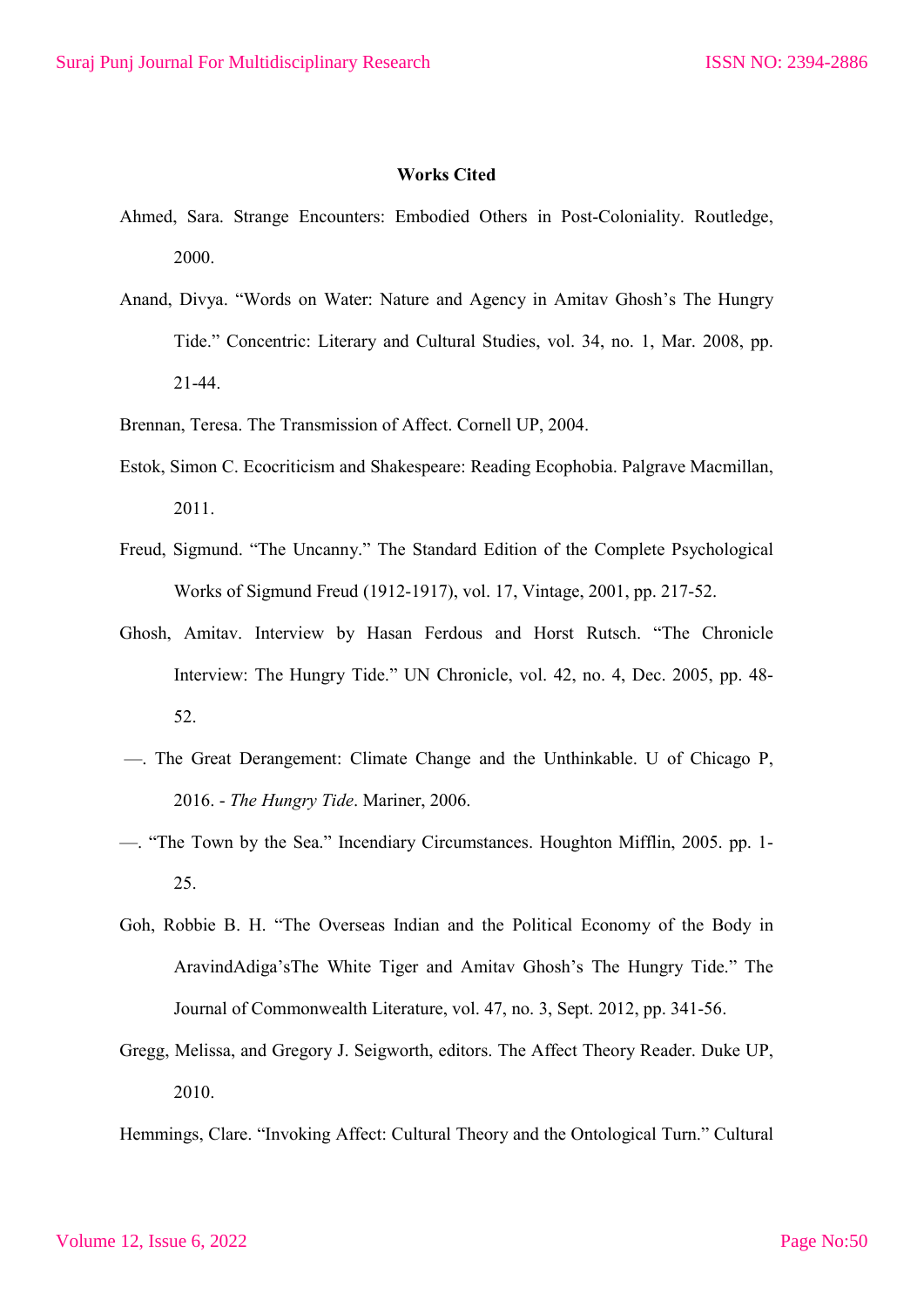Studies, vol. 19, no. 5, Sept. 2005, pp. 548-67.

- Heise, Ursula. Sense of Place and Sense of Planet: The Environmental Imagination of the Global. Oxford UP, 2008.
- Shu-ching Chen 113 Huggan, Graham, and Helen Tiffin. Postcolonial Ecocriticism: Literature, Animals, Environment. Harvard UP, 2010.
- Ivakhiv, Adrian. Ecologies of the Moving Image: Cinema, Affect, Nature. Wilfrid Laurier UP, 2013.
- Jalais, Annu. "The Sundarbans: Whose World Heritage Site?" Conversation and Society, vol. 5, no. 3, 2007, pp. 1-8.
- Kaur, Rajender. "'Home is Where the Oracella Are': Toward a New Paradigm of Transcultural Ecocritical Engagement in Amitav Ghosh's The Hungry Tide." Interdisciplinary Studies in Literature and Environment, vol. 14, no. 1, Jan. 2007, pp. 125-41.
- Massumi, Brian. Parables for the Virtual. Duke UP, 2002. Morton, Timothy. The Ecological Thought. Harvard UP, 2010.
- Mukherjee, Upamanyu Pablo. Postcolonial Environments: Nature, Culture and the Contemporary Indian Novel in English. Palgrave Macmillan, 2010.
- Nayar, Pramod K. "The Postcolonial Uncanny: The Politics of Dispossession in Amitav Ghosh's The Hungry Tide." College Literature, vol. 37, no. 4, Fall 2010, pp. 88- 119.
- Nixon, Rob. Slow Violence and the Environmentalism of the Poor. Harvard UP, 2011. Ottum, Lisa, and Seth T. Reno, editors. Wordsworth and the Green Romantics: Affect and Ecology in the Nineteenth Century. U of New Hampshire P, 2016.

Reddy, William. The Navigation of Feeling: A Framework for the History of Emotion.